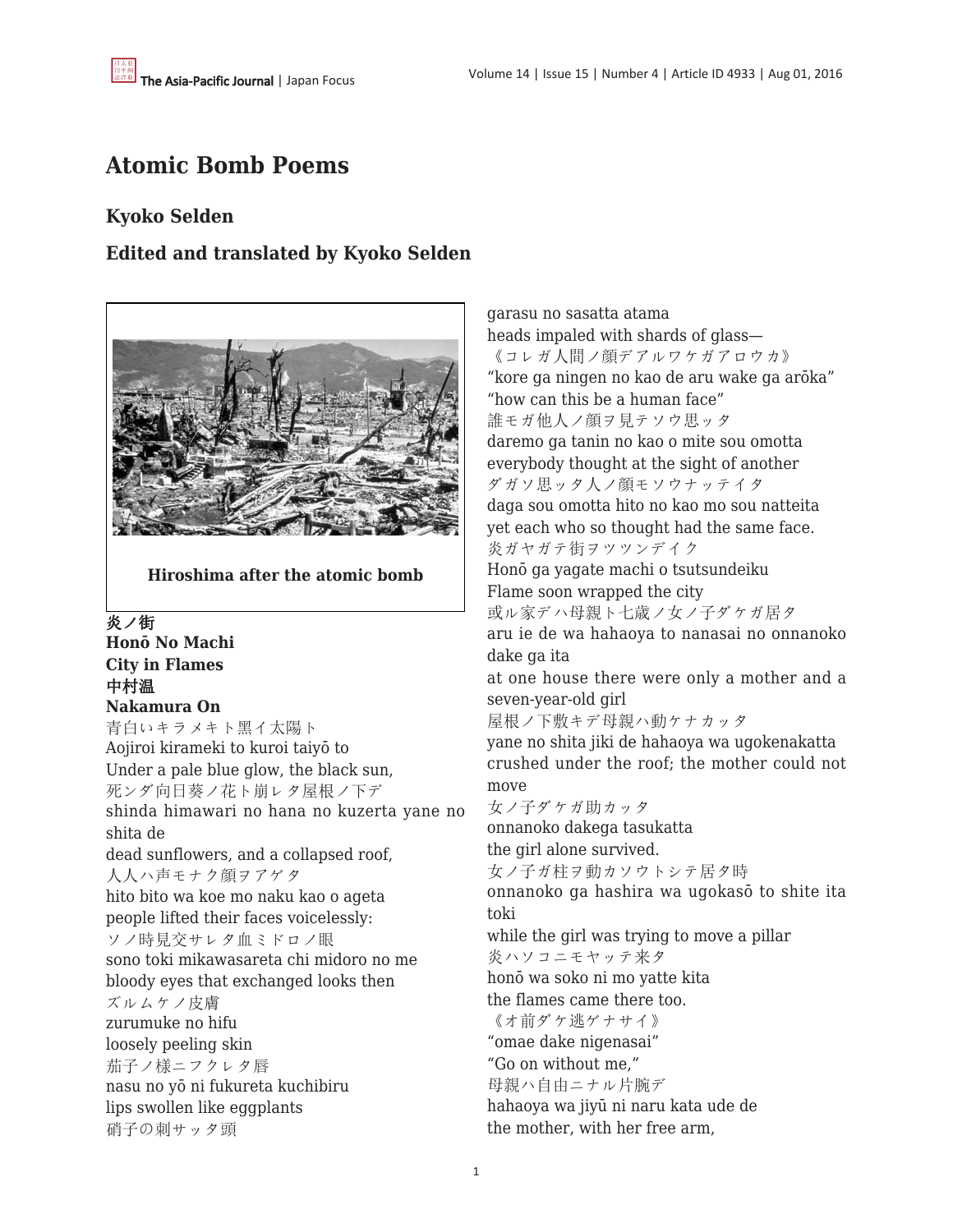

ソノ子ヲ押シヤッタ sono ko o oshiyatta pushed the child away. 恐怖ノ叫ビ声サエモ出ズ kyōfu no sakebi goe sae mo dezu Without even uttering a cry of horror, 西カラモ東カラモ nishi kara mo higashi kara mo toward the place without flames ズルムケノ裸形ノ zurumuke no hadaka no from the west and from the east 男カ女カモワカラヌ otoko ka onna ka mo wakaranu naked figures their skin loosely peeling: 幽霊ノ行列ガ続イタ yūrei no gyōretsu ga tsuzuita you couldn't tell men from women, ソノ様ナ中デ sono yō na naka de a procession of ghosts continued; in the middle of all this, 突然 totsuzen suddenly 行列ノ中ノ老婆ガ立チドマリ gyōretsu no naka no rōba ga tachidomari an old woman in the procession stopped, ホドケタ帯ノ様ナモノヲタグッテイタ hodoketa obi no yō na mono o tagetteita pulling in something like a sash that was coming off 炎ハモウソコ迄キテイルノニ! honō wa mō soko made kiteirunoni! when the flames had already come so close! 見カネタ一人が言ッタ mikaneta hitori ga itta Someone, unable to take it any longer, said, 《オ婆サン ソンナモノハ捨テテ早ク行キマショ ウ》 "obāsan sonna mono wa sutete hayaku iki mashou" "Come, throw that away, let's hurry." スルト老婆ハ答エタ suruto rōba wa kotaeta then she answered, 《コレハ私の腸ナノデス》

"kore was watashi no chō nano desu"

"These are my intestines."

声なきものへ **Koe naki mono e To The Voiceless** 山田数子 **Yamada Kazuko** なんぼうにも Nanbō ni mo No matter what you say むごいよ mugoi yo it is cruel みんなにもうわすれられて minna ni mō wasurarete already forgotten by everyone 埋もれてしまった umorete shimatta and buried away ほとけたら hotoketara are the buddhas ほったらかしの hottarakashi no left alone ほとけたち hotoketachi are the buddhas なんぼうにも nanbō ni mo no matter what you say むごいよ mugoi yo it is cruel 月のかたぶくばんには tsuki no katabuku ban ni wa on a night when the moon inclines ゆうれいになってやってこい yūrei ni natte yattekoi come over as ghosts 母さんとはなそうよ kāsan to hanasou yo talk with your mom

let's talk, with our backs turned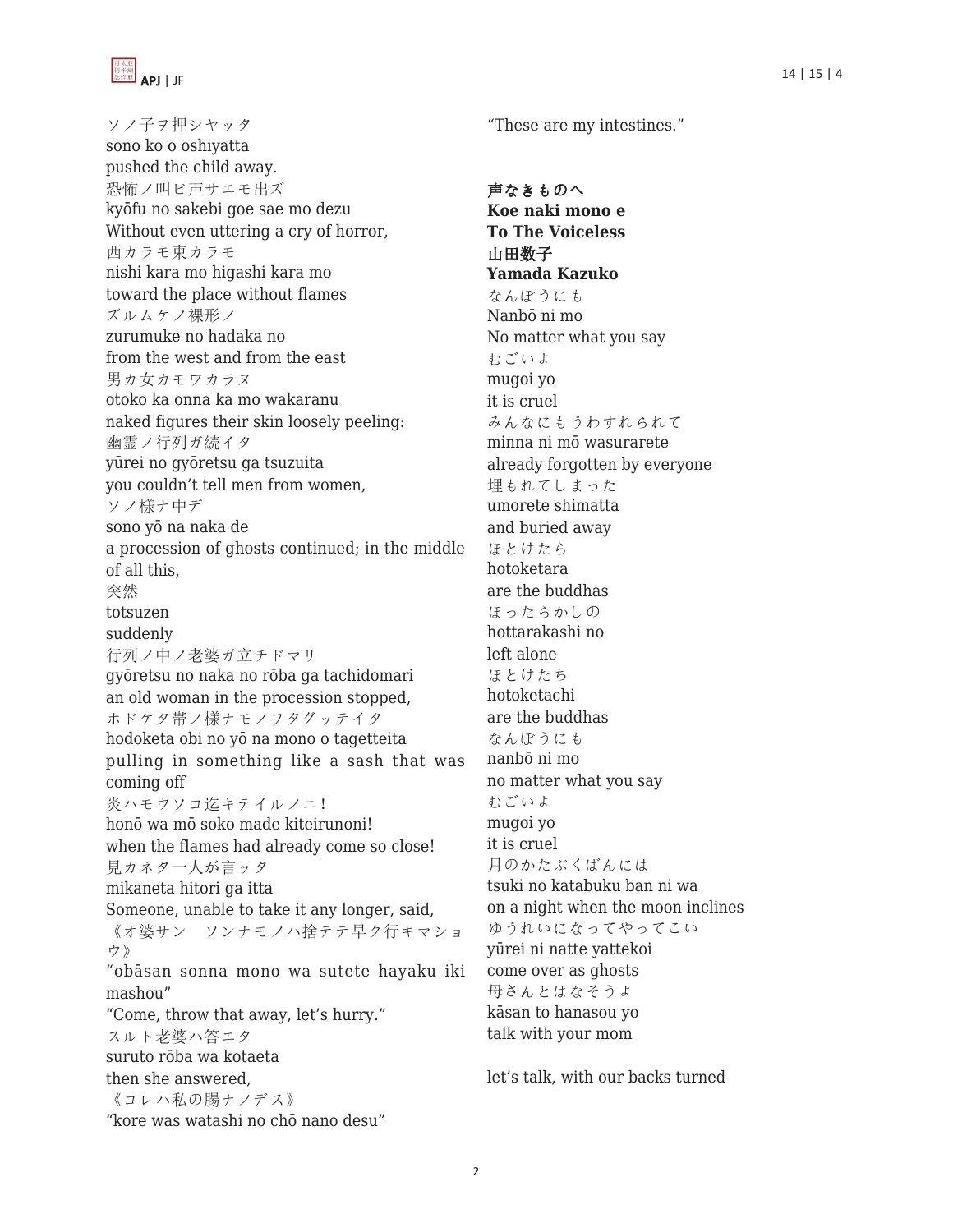失なったものに **Ushinatta mono ni To the Lost** 山田数子 **Yamada Kazuko** びわの花がさいたら Biwa no hana ga saitara When loquats bloom ももやまのももがさいたら momoyama no momo ga saitara when peach blossoms in the peach mountain bloom はらんきょうが小指の先になったら harankyō ga koyubi no saki ni nattara when almonds are as big as the tips of the little finger おまえたち omaetachi my boys もどってきてくれ modotte kite kure please come.

The following two poems were composed in 1952 by primary school students.

# げんしばくだん **Genshi bakudan The Atomic Bomb** 坂本はつみ **Sakamoto Hatsumi**

げんしばくだんがおちると Genshi bakudan ga ochiru to When the atomic bomb drops ひるがよるになって hiru ga yoru ni natte day turns into night 人はおばけになる hito wa obake ni naru people turn into ghosts.

# 無題

**Mudai Untitled** 田尾絹江 **Tao Kinue** ばくだんがおちたあと bakudan ga ochita ato After the bomb dropped おかあちゃんが okaachan ga mom says だいじにのけといた米を炊きながら daiji ni noketoita kome o takinagara boiling rice she carefully saved せんそうをして sensō o shite "what's so fun about なにがおもしろいんだろう nani ga omoshiroindarō making war" といって、 to itte, she said たかしゃ たかしゃ Takashi-a Takashi-a "Takashi my son, Takashi my son まめでかえってくれと mame de kaette kure to please come back healthy" いってなきながら itte naki nagara she cries おむすびをつくる。 omusubi o tsukuru making rice balls.

## 大臣のうた **Daijin no uta Song of the Prime Minister** 岡本潤 **Okamoto Jun**

死の灰がどんなに散ら貼ろうと Shi no hai ga donna ni chirabarō to However much deadly ashes scatter 汚れた雨がどんなに降ろうと kegareta ame ga donna ni furō to However much polluted rain falls 学者がなんといおうと gakusha ga nan to iō to whatever scholars say 人民どもがどんなにさわごうと jinmin domo ga donna ni sawagō to whatever hubbub the populace makes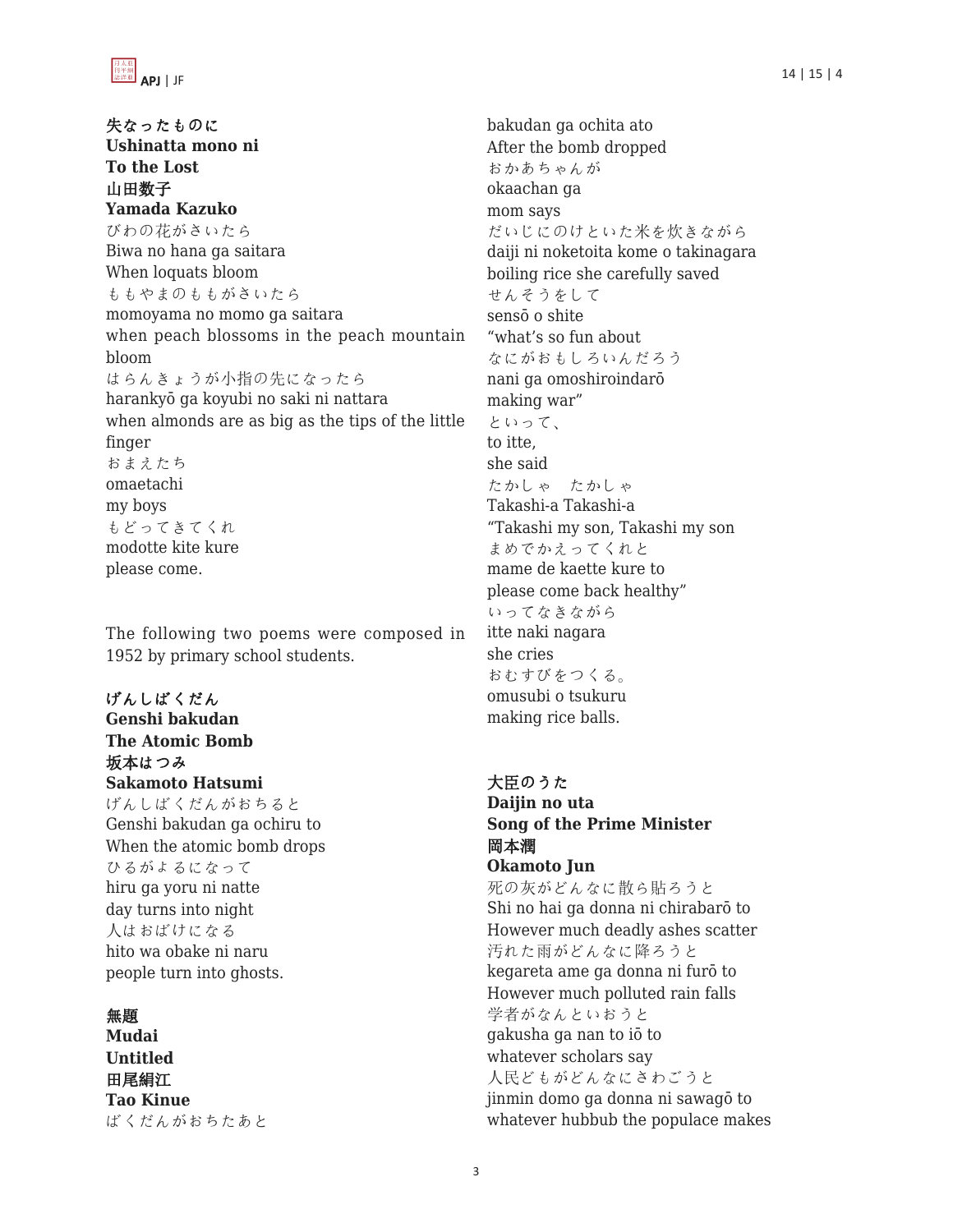

APJ | JF 14 | 15 | 4

大臣はアチラむき daijin wa achira muki the minister's face turns "over there" and greets —どうぞ どうぞ 御遠慮なく —dōzo dōzo goenryō naku —please, please, anything you like. ベーター線 bētā sen Beta rays ガンマー線 ganmā sen gamma rays もやもやの放射能雲が列島をおおい moya moya no hōshanō gumo ga rettō o ooi nebulous radioactive clouds over the archipelago 魚類も家畜も野菜も草木も gyorui mo kachiku mo yasai mo kusaki mo fish cattle vegetable trees and grass 鉛いろにどろんとなり namari iro ni doron to nari all turn into a leaden soggy mass 老若男女が海坊主に化そうと rōnyaku danjo ga umi bōzu ni kasō to young and old, men and women turn into sea monsters, even then 大臣さんはアチラまかせ daijin san wa achira makase the minister leaves it up to those "over there" —どうぞ どうぞ 御遠慮なく dōzo dōzo goenryō naku —please, please, anything you like. もはや女も男も mohaya onna mo otoko mo Now no woman no man 人間の形をしたものはいない ningen no katachi o shita mono wa inai has a human shape 列島はカキ殻の破片 rettō wa kakigara no hahen the islands are shattered fragments of oyster shells 方角もなく骨灰のまう hōgaku mo naku kokkai no mau an eroded desert 風化沙漠 fūka sabaku

where bones and ashes dance directionless さまよう大臣の亡霊が samayō daijin no bōrei ga the wandering ghost of the minister どこかでオケラのように啼いている dokoka de okera no yō ni naiteiru is singing somewhere like a marsh cricket —どうぞ どうぞ 御遠慮なく —dōzo dōzo goenryō naku —please, please, anything you like.

# **Tanka from Hiroshima**

無造作に殺されし人を無造作にかき集めて榾火 にふすかも Muzōsa ni korosareshi hito o muzōsa ni kaki atsumete hotabi ni fusukamo Those killed without ceremony we gather without ceremony and place in the bonfire 佐々木豊 Sasaki Yutaka 少年の屍と見れば顔よせて吾子ならじかと覗き ては行く Shōnen no kabane to mireba kao yosete ako narajika to nozokite wa yuku Each time I see a boy's body I bring my face close to see if he's my boy as I travel in search 益田美佐子

Masuda Misako

声涼しくアリランの唄歌いたる朝鮮乙女間なく 死にたり

Koe suzushiku Ariran no uta utaitaru chosen otome manaku shinitari

Voice serene she sang the song of Arirang the Korean maiden was soon dead

神田満寿

Kanda Masu

 $\Box$  "Arirang" is a popular Korean folksong.

手を合わせ水欲るともにやらざりし我が終生悔 恨となる Te o awase mizu horu tomo ni yarazarishi waga

shūsei kaikon to naru

Palms joined my friend asked for water that I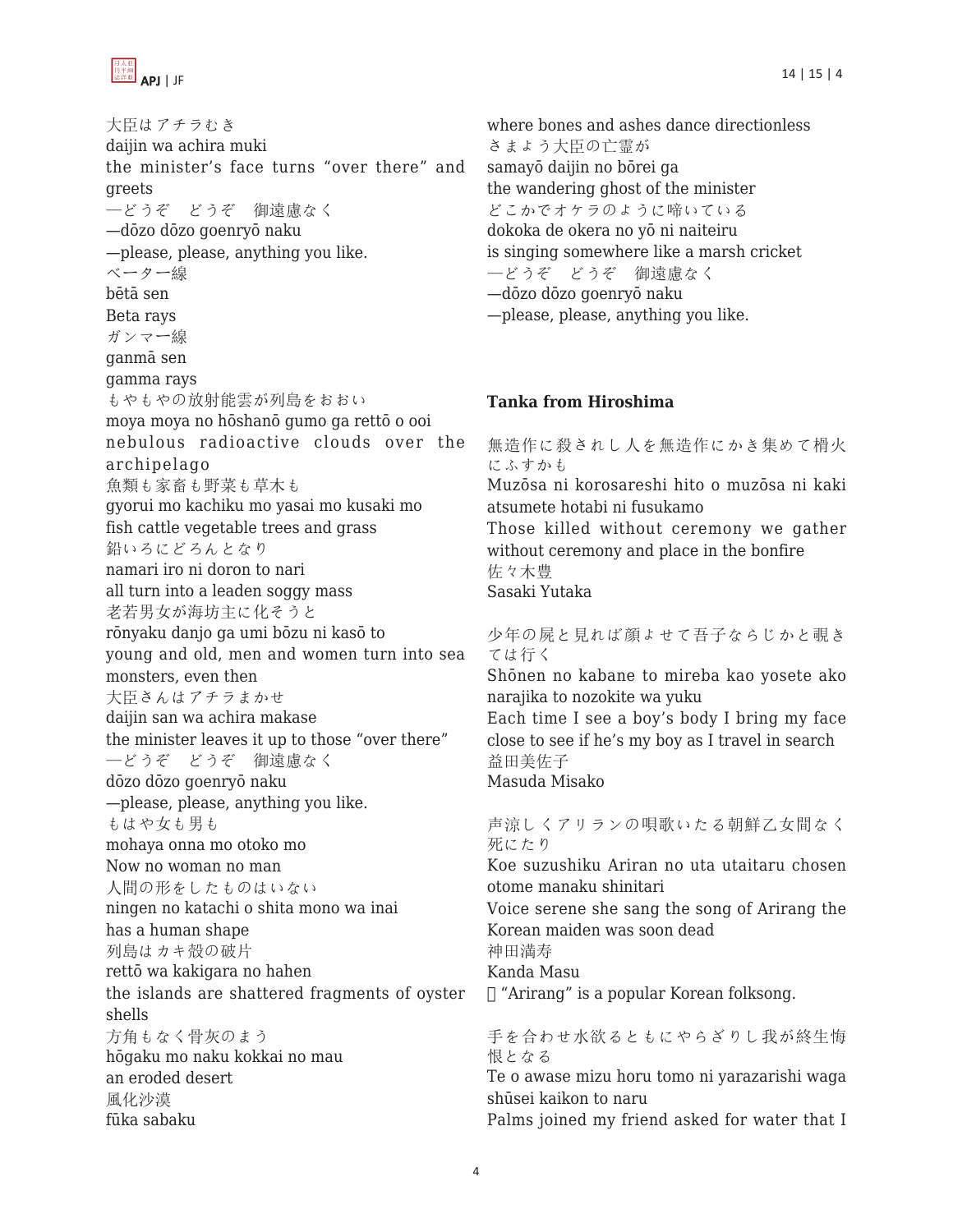

gave none has become my lifelong regret Kono Chizuko

#### でて虫のごとく地を這い水求む生きし地獄は児 らに告げ得ず

Detemushi no gotoku chi o hai mizu motomu ikishi jigoku wa kora ni tsuge ezu

Snail-like I crawled on the ground and sought water about that living hell I cannot tell my children

Kamamoto Misaki



## **Ruins of Urakami Cathedral, Nagasaki, [Wikicommons](https://en.wikipedia.org/wiki/Urakami_Cathedral#/media/File:UrakamiTenshudoJan1946.jpg).**

#### **Tanka from Nagasaki**

茫漠の瓦礫の中に天主堂に一夜明かしぬ神をあ げつらひ

Bōbaku no gareki no naka ni tenshudō ni ichiya akashinu kami o agetsurahi

In the cathedral in the ruins of boundless expanse I stayed one night criticizing God Suga Takashi

白血球すくなきわれを眩しませ若葉木さわぐ風 に揉まれて

Hakkekkyū suku naki ware o mabushimase wakaba ki sawagu kaze ni momarete

White blood cell count is low dazzling my eyes young leaves rustle tossed in the wind

#### Mihara Hanako

原爆の跡かたもなき彦山を染めて早々陽は昇る なり

Genabaku no atokata mo naki Hikosan o somete sōsō yō wa noborunari

No trace of the atomic bomb dyeing Mount Hiko morning after morning the sun rises Matsumoto Sueko

爆心地にちかく埃をあびて咲く地蔵の前の赤き 曼珠沙華

Genbakuchi ni chikaku hokori o abite saku jizō no mae no akaki manjushage

Near the hypocenter blooms in dust in front of Jizō a red heavenflower

Moriuchi Masa

## **Haiku from Hiroshima**

一口のトマトに笑み少年早や死骸

Hitokuchi no tomato ni emi shōnen haya mukuro

A smile at a bite of tomato the boy is already a corpse

屍体裏返す力あり母探す少女に

Shitai uragaesu chikara ari haha sagasu shōjo ni

Strength to turn a body in a girl who looks for her mother 柴田杜代

Shibata Moriyo

ひろしまは光げのないしろい白い街

Hiroshima wa hikarige no nai shiroi shiroi machi

Hiroshima is without light a white white city

Shoji Tokie

孤児の掌の蛍は強く明滅

Koji no tenohira no hotaru wa tsuyoku meimetsu

Firefly in an orphan's hands powerfully glimmer on and off Taruma Yoshikazu

平和祭かヽはりなしと靴磨く